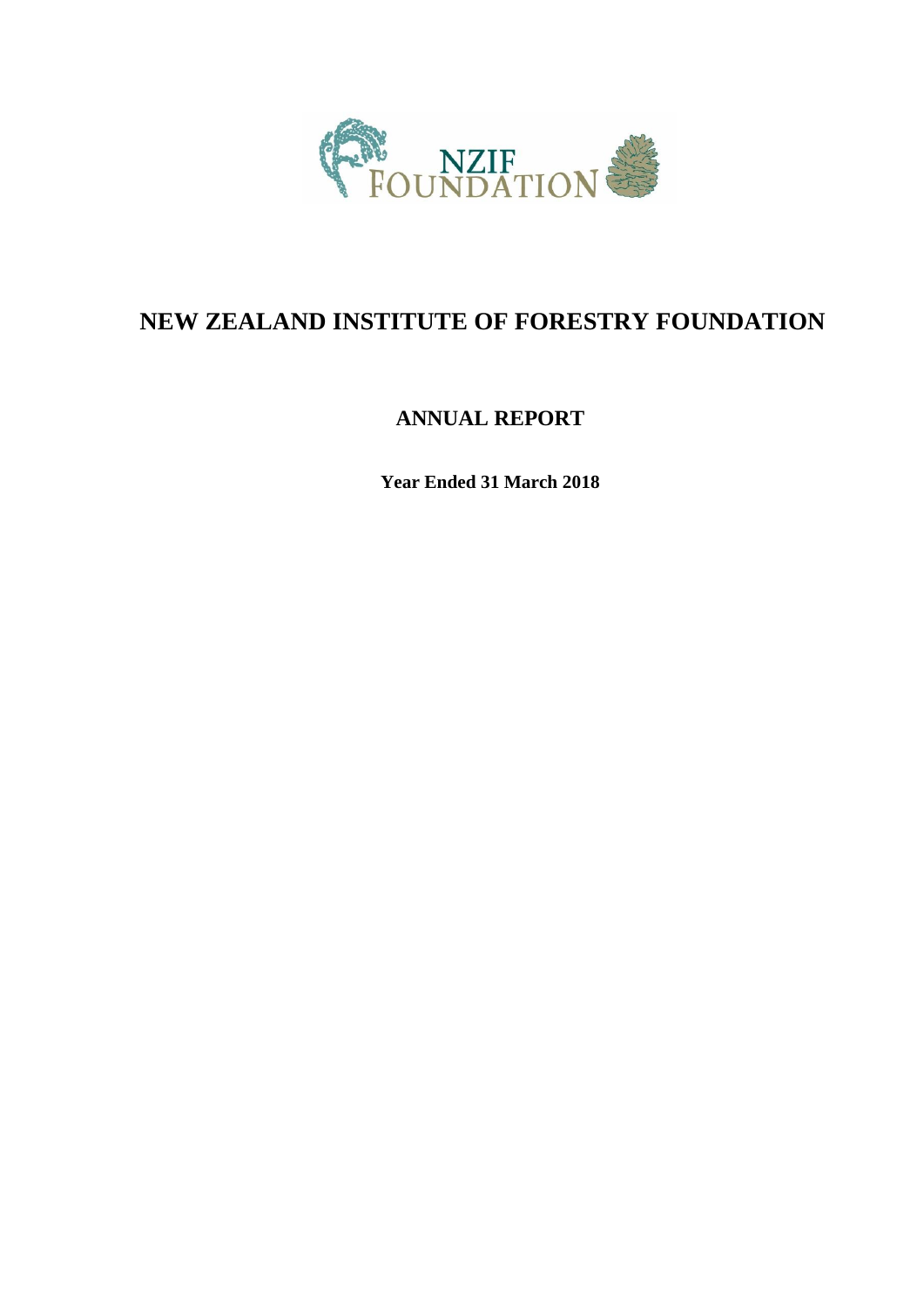#### **MESSAGE FROM THE CHAIR**

The New Zealand Institute of Forestry Foundation ("NZIF Foundation") was established by the New Zealand Institute of Forestry ("NZIF") under a Deed of Trust dated 1st December 2011. It is a registered charity and has been approved by Inland Revenue as a donee organisation (which means donations to the Foundation can qualify for tax credits).

The purpose of the NZIF Foundation is to raise funds that can be used to encourage and support forestry related research, education and training through the provision of grants, scholarships and prizes; promote the acquisition, development and dissemination of forestry related knowledge and information and other activities that do not conflict with the Foundation's charitable purpose. In the Trust Deed, forestry has been given a broad definition to include all those activities involved in the management and use of forests and their products, the objects of which are the production of wood or other forest benefits and the maintenance of the environment in its most beneficial form.

Subject to certain powers retained by NZIF under the Trust Deed (e.g. appointment of Trustees, approval of any name change, approval to any changes the Deed and approval to winding up the Foundation) and to the provisions of the Deed, all activities of the Foundation are under the control of the Trustees.

The Trustees in the year to 31 March 2018 were:

Andrew McEwen (Chair) David Evison James Treadwell Andres Katz (appointed from  $30<sup>th</sup>$  November 2017)

During the year the Foundation receive three donations to the general fund from NZIF members, totalling \$22,230.

The Trustees were also delighted to receive:

- A donation of \$5,000 from Invercargill City Forests Ltd., with a commitment to supply a further \$5,000 in each of the 2019 and 2010 financial years. In return, the Foundation will establish the Invercargill City Forests Award, through which the Foundation can provide one or more awards, up to a total of \$5,000/year to assist residents of Invercargill City in studies, research or travel in an area which benefits forestry. The award will run until the donated amount is exhausted.
- A donation of \$5,000 from the NZ Redwood Company Ltd., with a commitment for a further \$5,000 in each of the 2019 to 2022 financial years. In return, the Foundation will establish the NZ Redwood Company Scholarship of \$5,000/year, available to a student enrolled in the Bachelor of Forestry Science degree at the University of Canterbury's School of Forestry. The scholarship will terminate when the donated funds are exhausted.

The Foundation announced its 2017 awards at the NZ Institute of Forestry Conference Awards Dinner held in Rotorua on 3<sup>rd</sup> September 2017. The recipients were:

A **Future Forest Scholarship** of \$10,000 was awarded to **Fei Guo**, a PhD student at the University of Canterbury looking at the use of spectroscopy of cellulose and wood to predict growth-stress levels in standing trees and logs. This is a new award for the Foundation, made possible by a donation of \$70,000 from the forest investment company New Forests.

The **Otago/Southland Award** of \$1,500, went to **Luke Holmes** a Batchelor of Forest Engineering Honours student at the University of Canterbury whose research topic is the productivity of fully mechanised cable logging operations. He is studying a cable logging operation in Southland using an innovative method of cable logging.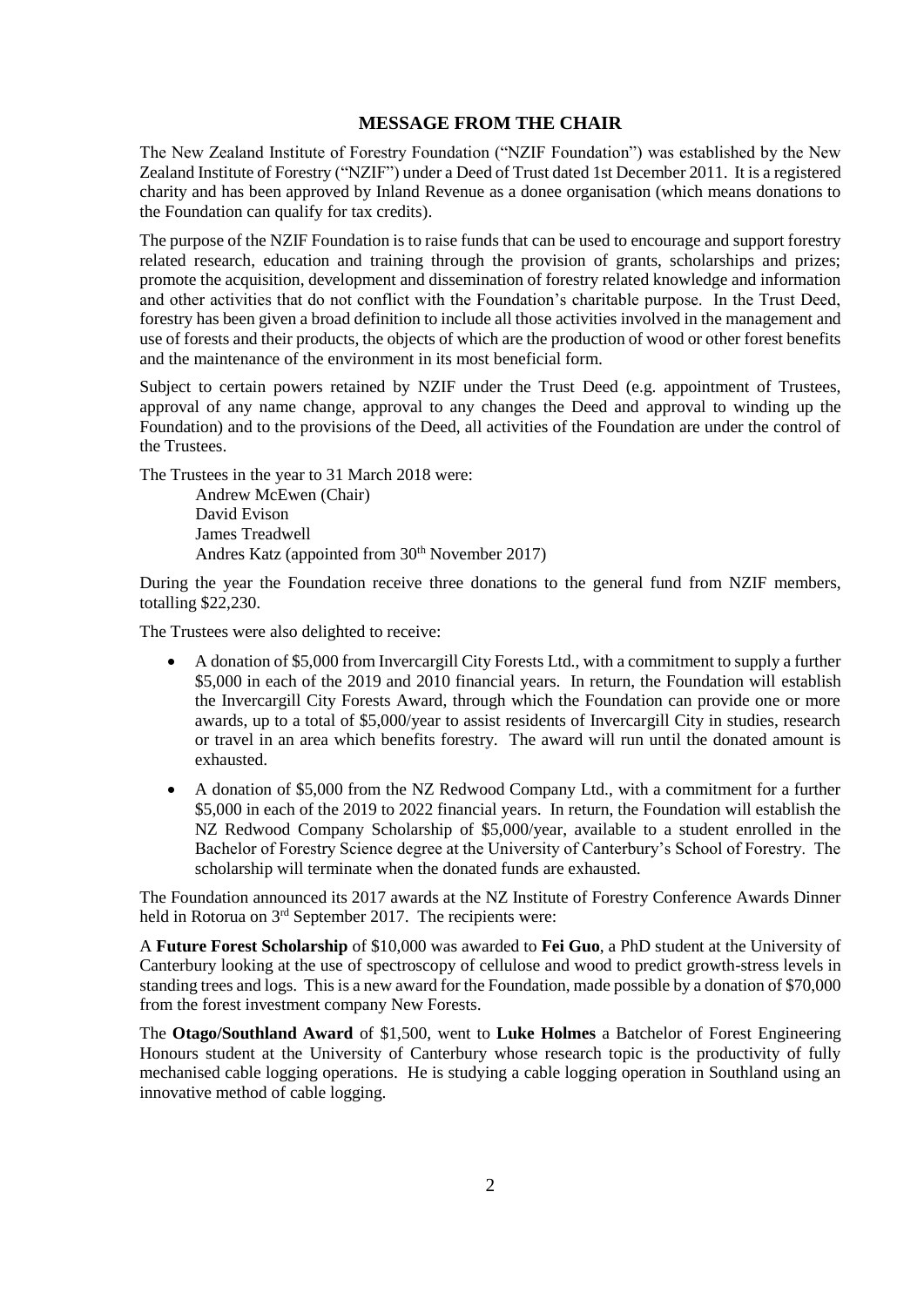**Michael Pay**, a second year Master of Forestry Science student at the University of Canterbury received the **Frank Hutchinson Scholarship** of \$1,000 for a postgraduate student. Michael's project is estate modelling of a multi species, multi-objective forest.

A **University undergraduate scholarship** of \$1,000 was received by **Morgan** Scragg a first year Batchelor of Forestry Science student at the University of Canterbury.

The **Mary Sutherland scholarship** of \$1,000 went **Pauline Edge**, a second year Diploma of Forest Management student at Toi Ohomai Institute of Technology in Rotorua.

Winners of the student poster competition held at the NZIF Conference were:

**William Hollis** a Diploma in Forest Management student at Toi-Ohomai Institute of Technology, Rotorua, for a poster on the classification of native forest using remote sensing imagery (first prize of \$800)

**Okey Francis Obi** a PhD student at the University of Canterbury for a poster on the efficiency of logging crews (second prize of \$500)

**Michael Pay** a Master of Forestry Science student at the University of Canterbury, for a poster on outcomes from marginal hill country forest property (third prize of \$200)

Reports from recent award and scholarship winners are attached to this report.

The Board agreed to offer the following awards in 2018:

- Two Future Forest Scholarships for post graduate research of up to \$10,000 each
- New Zealand Redwood Company Scholarship of \$5,000 for an undergraduate scholarship at the University of Canterbury School Forestry
- Invercargill City Forests Award of up to \$5,000 to assist a resident of Invercargill with study, research or travel relevant to forests or forestry
- Chavasse Travel Award of up to \$3,500 to assist a mid-career person to travel overseas or to bring an overseas person to NZ
- Jon Dey memorial award of up to \$3,500 to assist research projects in the areas of work study or new technology aimed at improving forest engineering and harvest productivity
- Otago-Southland Award of up to \$3,000 to assist a project of relevance to forestry in the Otago/Southland region
- Mary Sutherland Scholarship of \$1,000 for a polytechnic student
- University Undergraduate Scholarship of \$1,000
- Frank Hutchinson Postgraduate scholarship of \$1,000
- Student Poster prize at NZIF Conference  $(1<sup>st</sup>, 2<sup>nd</sup>$  and  $3<sup>rd</sup>$  prizes of \$800, \$500 and \$200)

The majority of the funds for the above awards, totalling \$36,500 arise from donations given in return for a commitment from the Foundation to establish the awards. The balance of \$8,000 are funded from the Foundation's general funds. This exceeds the \$7,300 interest earned from Foundation funds in the year to 31st March 2018, so must in part be taken from donations. To ensure sustainability of the Foundation's work, a substantial increase in donations is needed, so that the main capital fund can generate sufficient income to fund awards.

The Trustees record their appreciation to NZIF for providing administrative services at no cost to the Foundation. This includes assistance to administer the Foundation by the NZIF Administrator, Mrs Jay Matthes and the Trustees thank Mrs Matthes for her assistance.

The financial statements for the year to 31 March 2018 are attached. They have been prepared using the template and associated guidance notes applying to a Tier 3 not-for-profit entity available on the External Reporting Board web site [\(www.xrb.govt.nz\)](http://www.xrb.govt.nz/).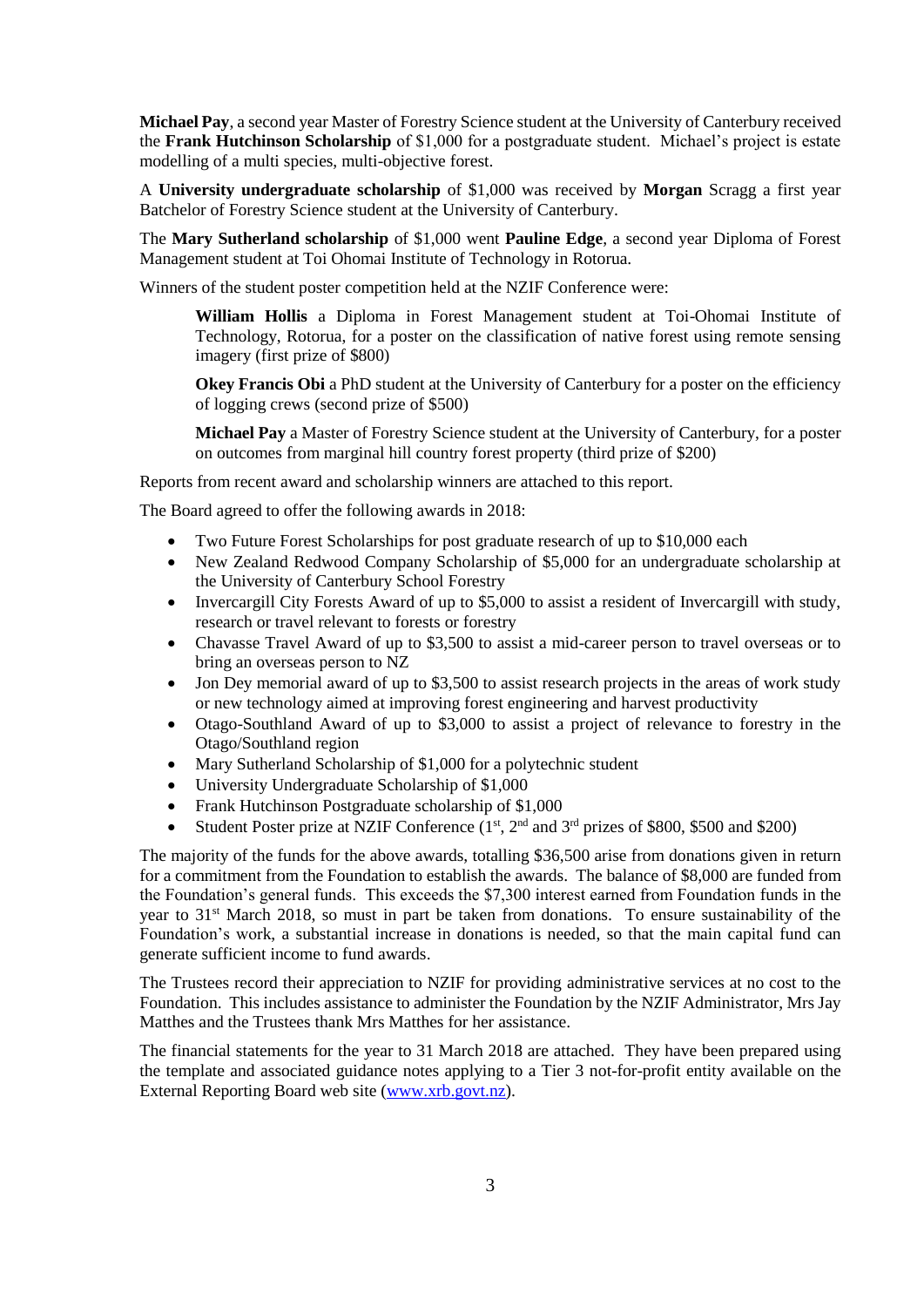andrew MEwen

Andrew McEwen ONZM, FNZIF Chair, NZIF Foundation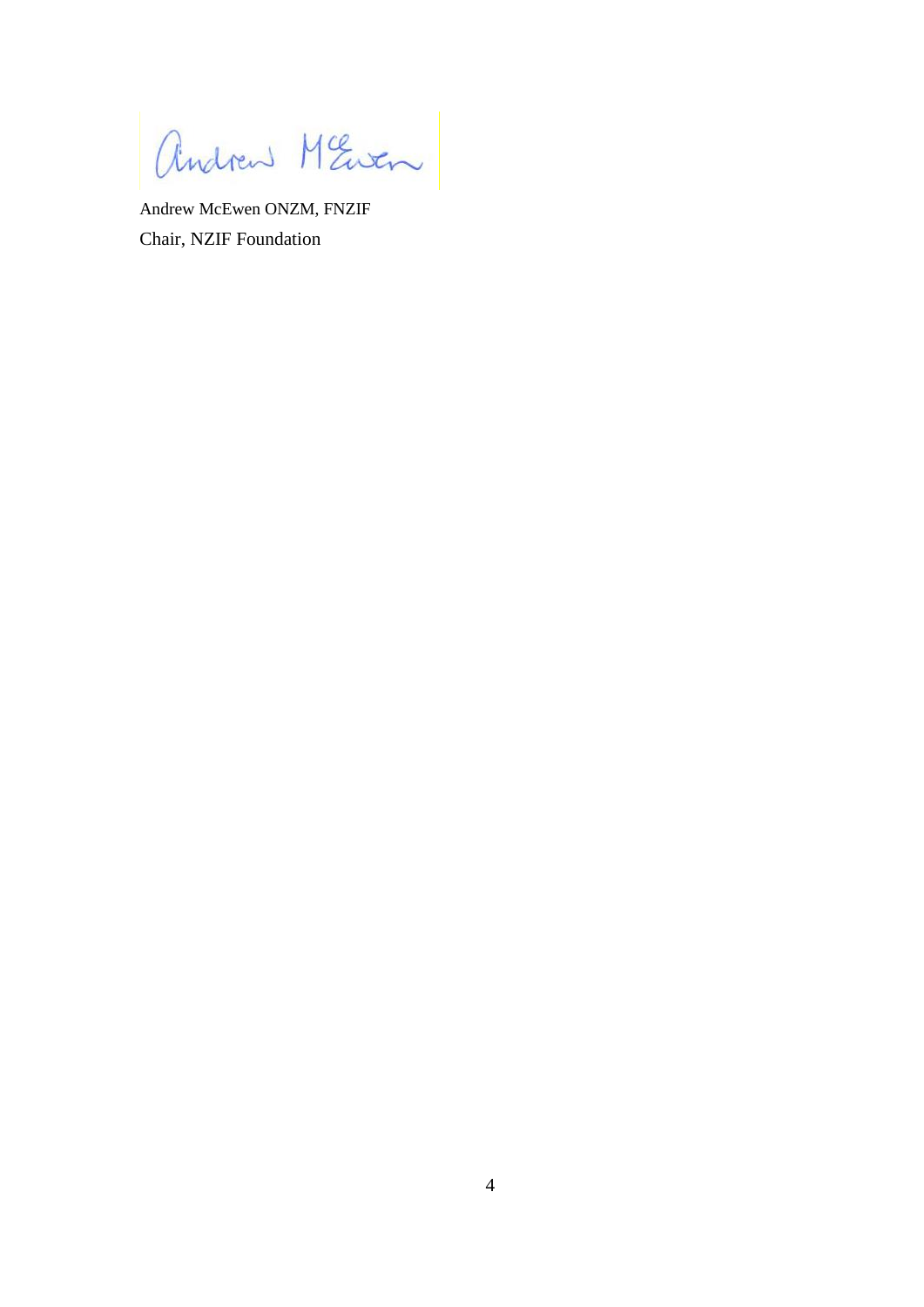#### **REPORTS FROM AWARD WINNERS**

The following are reports from some of those who recently received NZIF Foundation scholarships and awards.

**Fei Guo**, Ph.D. student at the University of Canterbury School of Forestry, received a \$10,000 Future Forest Scholarship in 2018. His thesis topic is the use of spectroscopy of cellulose and wood to predict growth-stress levels in standing trees and logs. He reports:

I am greatly honoured to be the first recipient of the Future Forest Scholarship. Research problems and experimental issues during my Ph.D. study have occasionally been very challenging. The motivation as well as the financial support provided by the scholarship are highly appreciated.

Stress causes changes in the wood structure on the molecular level, which can be studied by near infrared (NIR) and Raman spectroscopy. It is expected that rapid and non-destructive method based on portable spectroscopy can be developed to predict the growth-stress levels in standing trees or logs. This research can potentially provide new insights into the spectroscopy of cellulose and wood and promote the solid wood uses of eucalypts by segregation.

To date, we have demonstrated the effect of growth-stress on veneer production from New Zealand grown *Eucalyptus globoidea* through a peeling trial. Near infrared study with dry *E. regnans* samples showed the molecular deformation of cellulosic materials caused by mechanical stress. The effect of moisture content on the NIR spectra of wood was also investigated. Strain in small wet wood samples was able to be measured by transmission NIR, but it is still challenging to predict the growth-strain of green stems using NIR spectroscopy in reflection mode. Deuterium exchange combined with near infrared spectroscopy indicated that the inaccessible cellulose was the main load bearing component in wood. A Raman band shift caused by mechanical strain had been observed recently. Further study needs to be done to achieve a better understanding of the Raman spectra of wood and to investigate the potential of Raman spectroscopy in predicting growth-strain.

**Luke Holmes**, a Batchelor of Forest Engineering Honours student at the University of Canterbury, received a \$1,500 Otago-Southland award for his dissertation research on the productivity of fully mechanised cable logging operations using a harvesting operation in Southland employing an innovative method of cable logging:

During 2017 my dissertation project involved analysing the productivity of fully mechanised cable logging operations in New Zealand. One of the operations that was of significant interest was Andrew Pratt's 'King One' crew, which was harvesting in Castle Downs Forest, Southland. This crew was using an innovative system that involved the use of a HeliHawk grapple in conjunction with a Bellis BE 60 tower yarder. The interesting aspect here was the tailrope being connected to the shovelling machine via an undercarriage mounted block, allowing the grapple to follow the machine about the cutover. The analysis of this operation, and the subsequent comparisons with swing yarder crews around the country, showed that innovative systems such as this were able to remain competitive against much newer machines. During the study I spent 6 days with the crew completing time studies and gathering information. This was during the university holidays and the funding from the NZIF Foundation Otago/Southland Award enabled me to complete this in a time when I would normally have been working. Following the completion of the project the results and learning outcomes were distributed to contractors working in Rayonier|Matariki forests for the benefit of their operations. It was pleasing to be able to use the award in the region itself and provide some valuable results to a local harvesting crew. I would like to thank everyone involved in the awards selection, as receiving this award certainly helped make this project possible.

Photo is of the operation during the study.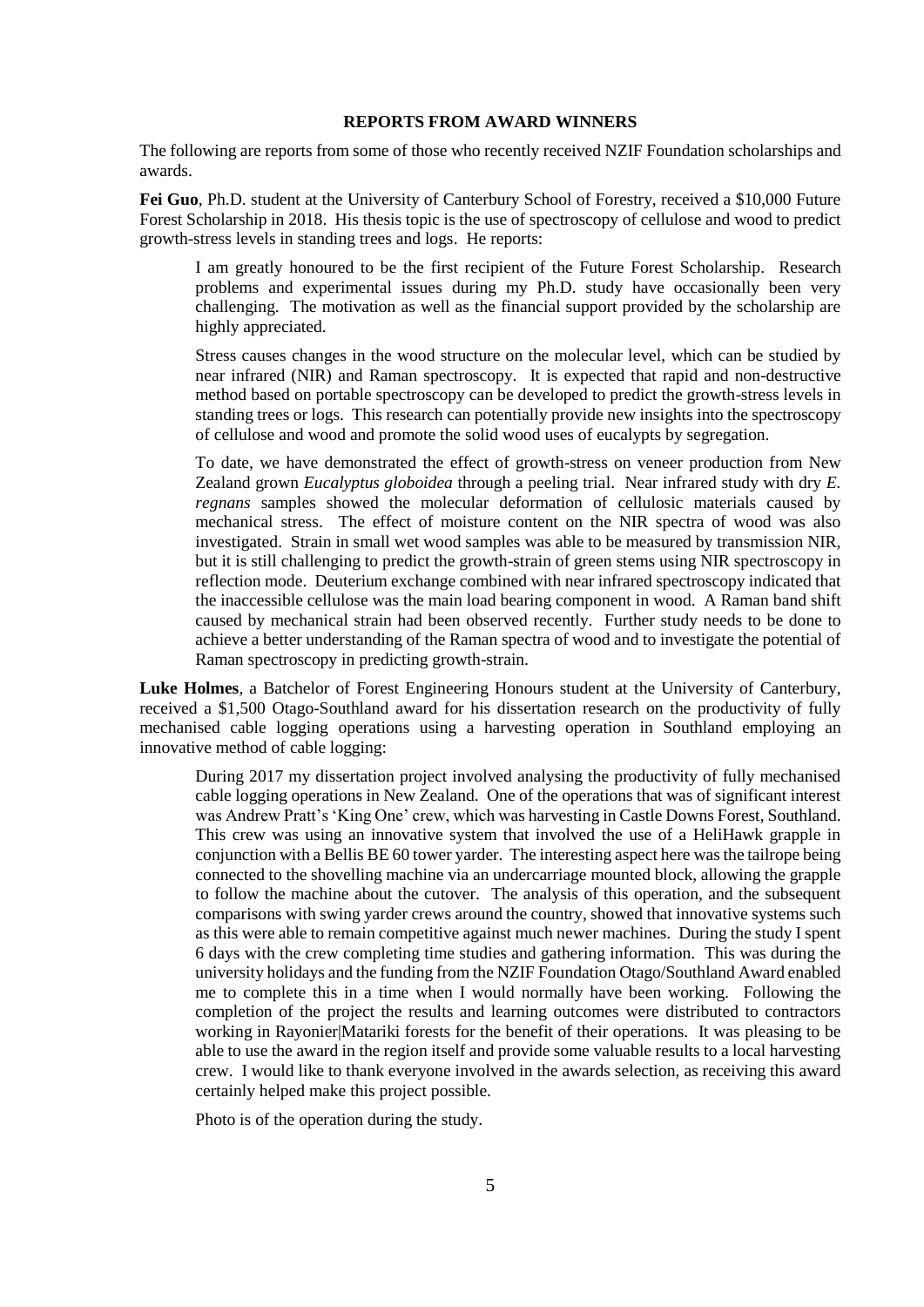

**Michael Pay**, a second year Master of Forestry Science student at the University of Canterbury, received the Frank Hutchinson Scholarship of \$1,000 for a postgraduate student. Michael's dissertation topic was estate modelling of a multi species, multi-objective forest, and he reports:

The Frank Hutchinson Scholarship provided a financial contribution that assisted in supporting me through an M.For.Sci qualification. It was spent on living costs whilst studying. My work involved modelling the future development of a Canterbury based production beech forest using different harvesting strategies, as well as generating predicted cash flow and NPV outcomes for the operation under different management scenarios. The operation also included income from radiata timber and honey (produced from the beech forest).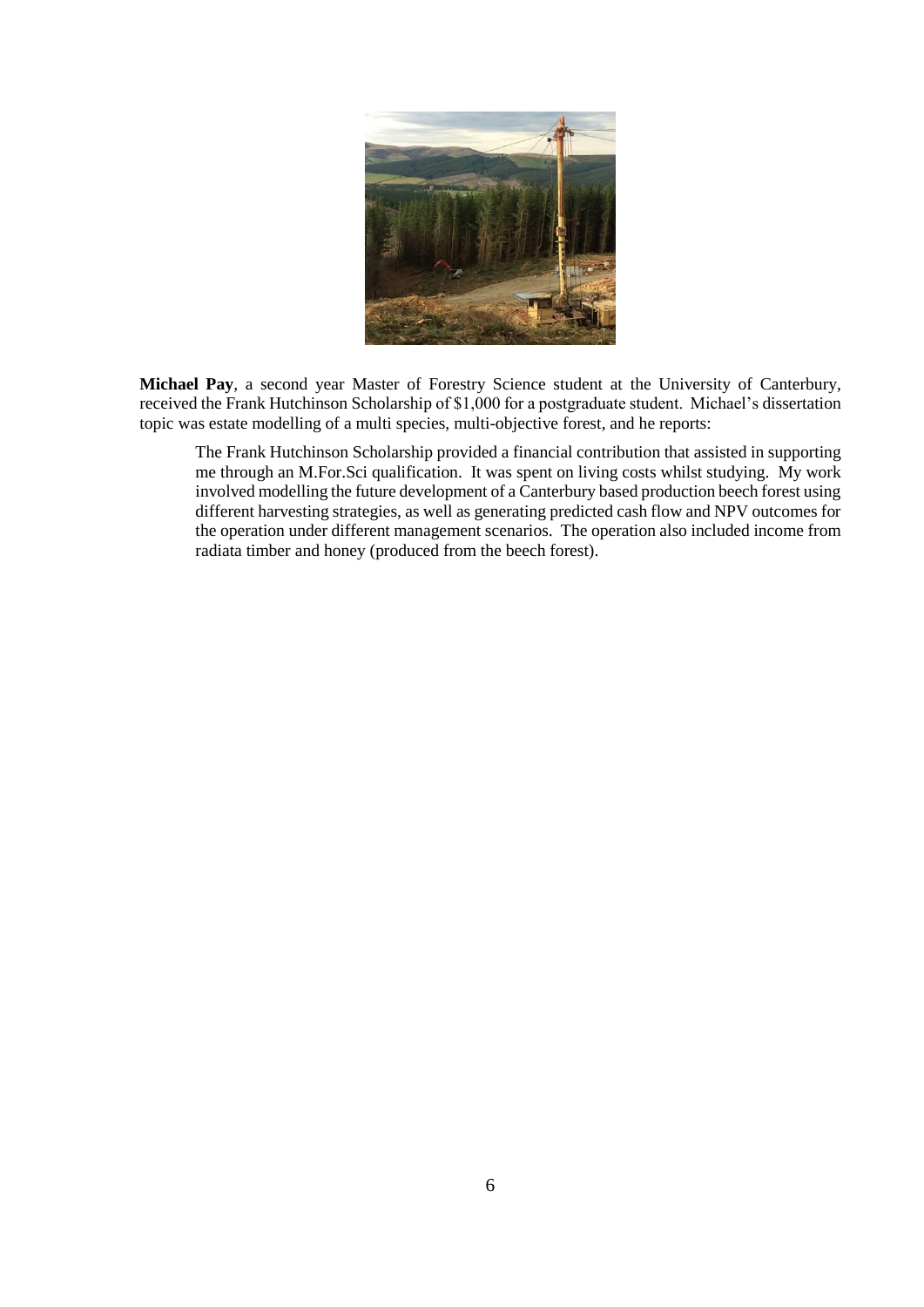Performance Report Year ended 31 March 2018

### Contents

## **Page**

| <b>Non-Financial Information:</b>         |    |
|-------------------------------------------|----|
| <b>Entity Information</b>                 | 8  |
| <b>Statement of Service Performance</b>   | 10 |
| <b>Financial Information</b>              |    |
| <b>Statement of Financial Performance</b> | 12 |
| <b>Statement of Financial Position</b>    | 12 |
| <b>Statement of Cash Flows</b>            | 13 |
| <b>Statement of Accounting Policies</b>   | 14 |
| Notes to the Performance Report           | 15 |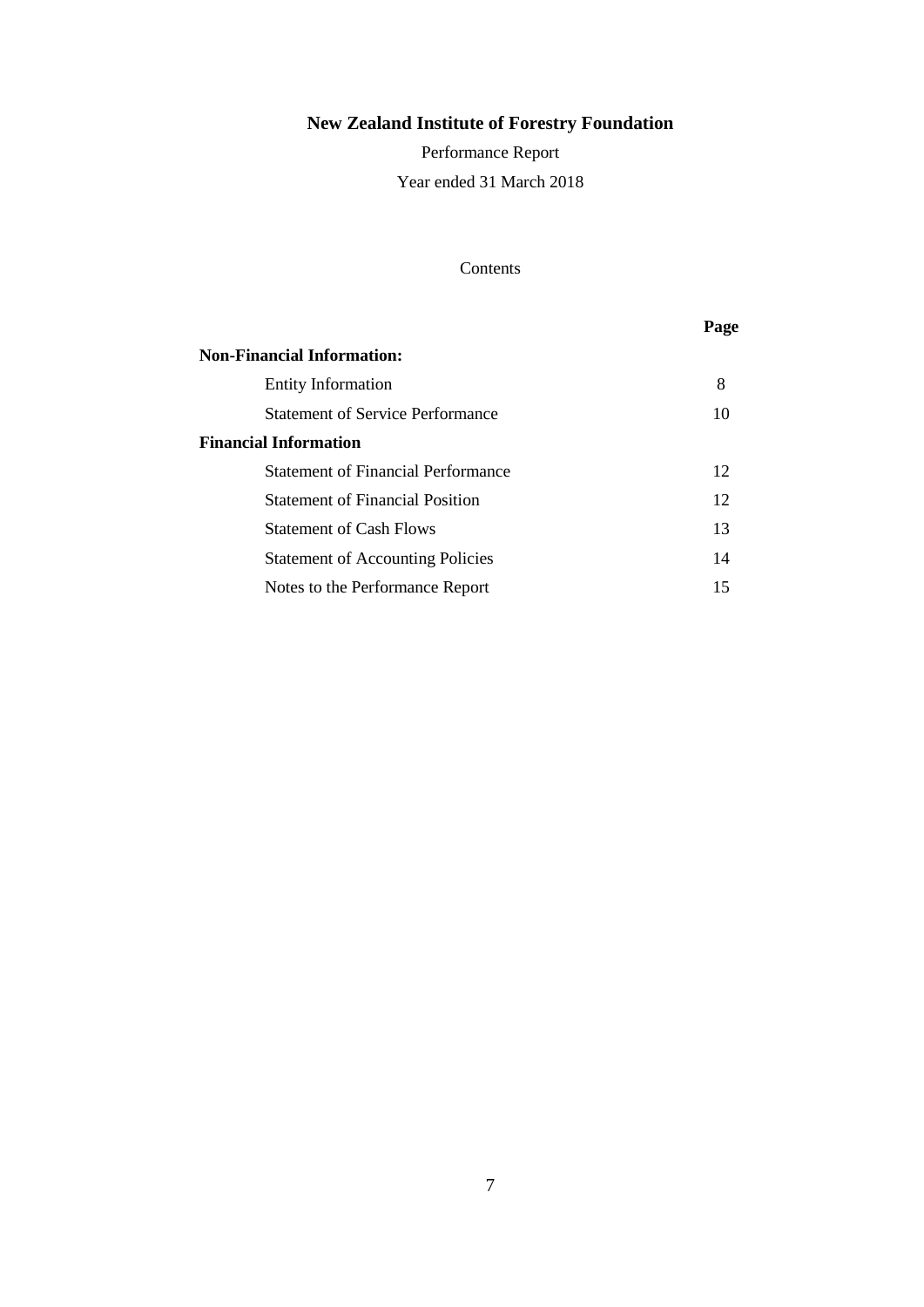Entity Information

Year ended 31 March 2018

| Legal Name:                 | New Zealand Institute of Forestry Foundation                          |
|-----------------------------|-----------------------------------------------------------------------|
| Other Name:                 | NZIF Foundation                                                       |
| Legal Basis:                | Registered Charity, Incorporated under the Charitable Trusts Act 1957 |
| <b>Registration Number:</b> | Registered Charity CC47691<br>Incorporated Society 2556124            |

#### **Purpose:**

The advancement of education in relation to forestry, including, in particular:

- 1. Acquiring, developing and disseminating knowledge
- 2. Educating the New Zealand public in relation to forestry

The activities may include:

- (a). Research, education and training assistance through the provision of grants, scholarships, prizes or other forms of assistance
- (b). Educational initiatives and publications, through supporting conferences, seminars, courses and the publication and distribution of forestry-related publications
- (c). Activities incidental to the Foundation's purposes.

**Note:** Forestry includes all those activities involved in the management and use of forests and their products, the objects of which are the production of wood or other forest benefits and the maintenance of the environment in its most beneficial form.

#### **Entity Structure**

The Council of the New Zealand Institute of Forestry (NZIF) is responsible for appointment, reappointment and removal of trustees.

There must be between three and five Trustees.

The NZIF Council is entitled to appoint one of the Trustees to hold office as chairperson and may also remove and replace any person so appointed.

The Trustees in the year to 31 March 2018 were:

#### Andrew McEwen (Chair)

Appointed as one of the initial trustees and as chairperson in December 2011.

Retired by rotation following the 29th June 2013 AGM.

Re-appointed as a trustee and as Chairperson for a further five-year term expiring on 30th June 2018.

David Evison

Appointed as one of the initial trustees in December 2011. Retired by rotation following the 2015 AGM. Reappointed as trustee for a further five year term expiring on 30th June 2020.

#### James Treadwell

Appointed as one of the initial trustees in December 2011. Retired by rotation following the 23rd June 2014 AGM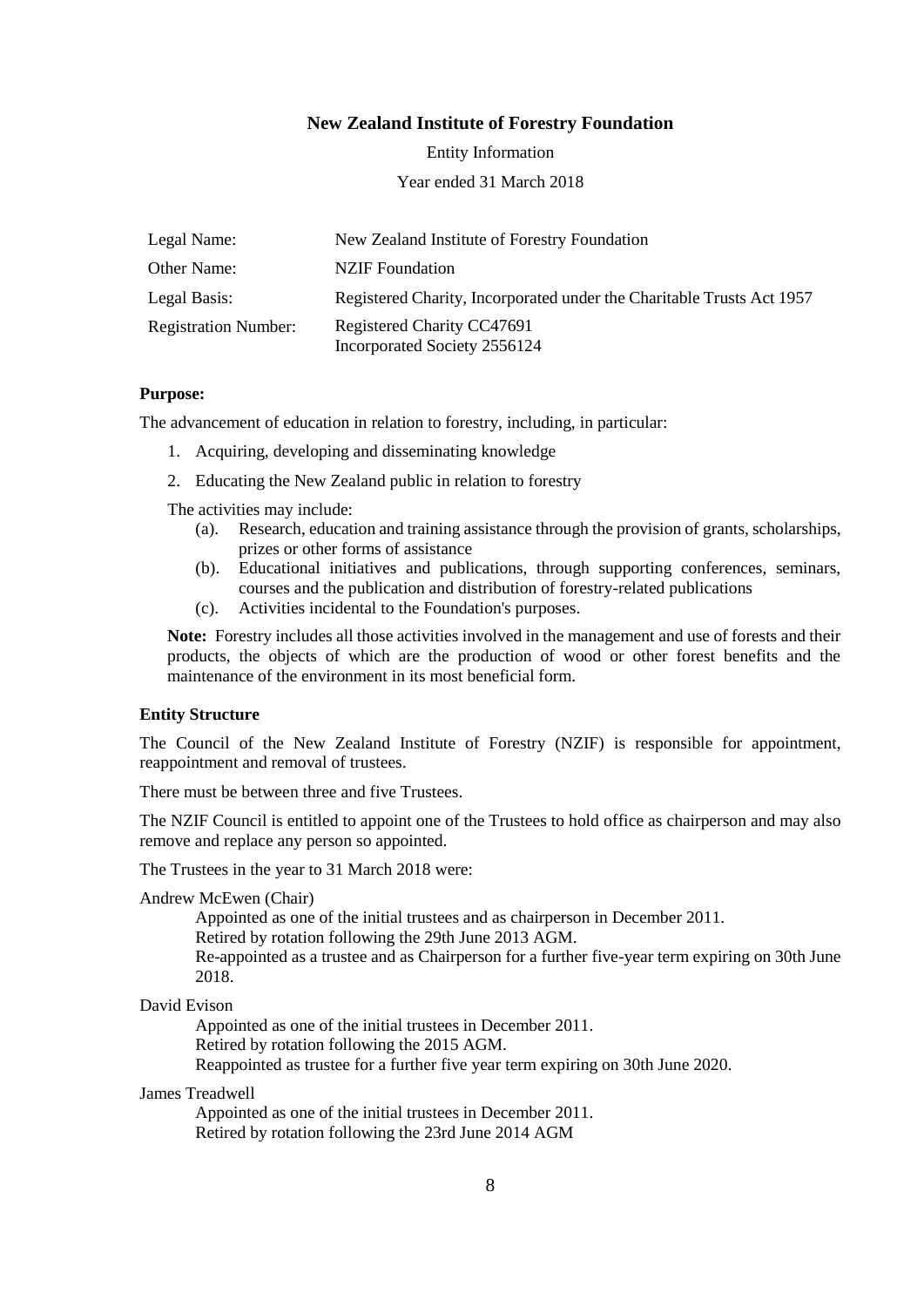Re-appointed as a trustee for a further five-year term expiring on 24th June 2019.

Andres Katz

Appointed as a trustee for a five-year term from 30 November 2017 to 30 November 2023.

Mrs Jay Matthes, NZIF Administrator assists with administration of the Foundation. NZIF provides this service free of change to the Foundation.

#### **Main Source of Cash and Resources**

The main source of revenue is donations from NZIF members and other individuals, companies and associations operating in the NZ forestry sector.

#### **Main Methods to Raise Funds**

Appeals to NZIF members and to companies and associations operating in the NZ forestry sector.

#### **Reliance on Volunteers and Donated Goods or Services**

The Foundation is administered by the Trustees in a voluntary capacity, assisted by the NZIF Administrator, with NZIF funding the Administrator's costs.

| <b>Physical Address:</b> | c/- NZ Institute of Forestry<br>Level 9, 93 The Terrace<br>Wellington, New Zealand |
|--------------------------|------------------------------------------------------------------------------------|
| Postal Address           | c/- NZ Institute of Forestry<br>PO Box 10.513 The Terrace                          |
|                          | Wellington 6143<br>New Zealand                                                     |
| Phone                    | $+64$ 4 974 8421                                                                   |
| Email:                   | fountation@nzif.org.nz                                                             |
| Website:                 | http://www.nzif.org.nz                                                             |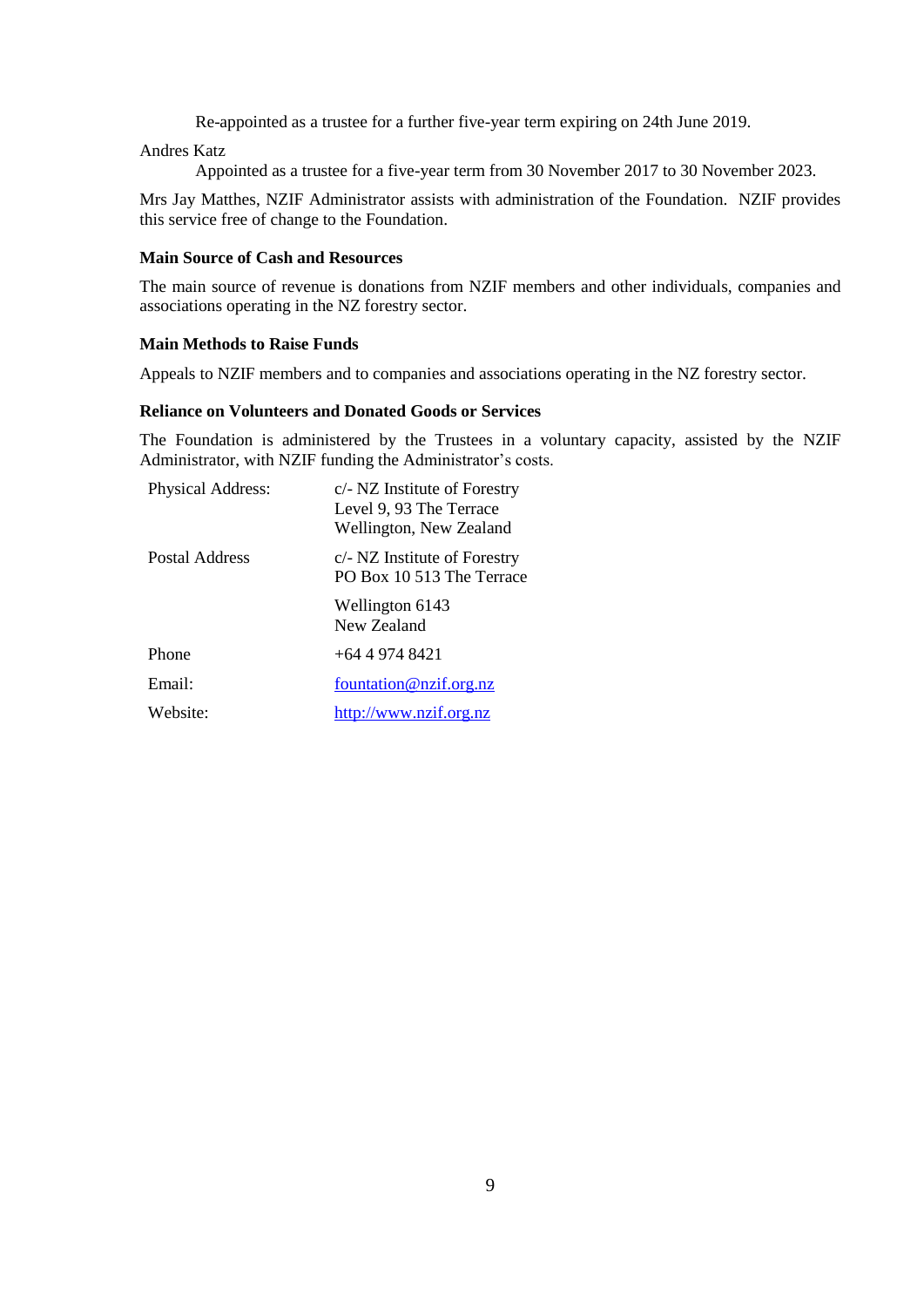Statement of Service Performance

Year ended 31 March 2018

#### **Description of Outcomes**

The objectives of the Foundation for the year to 31 March 2018 were:

- To solicit donations from NZ Institute of Forestry members and other individuals, companies and organisations operating in the NZ forestry sector;
- To offer the following scholarships and awards during the year:

Two Future Forest Scholarships, each of \$10,000, for post graduate research at a recognised New Zealand tertiary institution into NZ plantation forestry, with a preference given to projects in the areas of environmental markets, wood fibre markets, forest logistics, productivity and genetics.

Chavasse travel award of up to \$3,500 - open to a mid-career person interested or employed in New Zealand forestry to enable:

The applicant to travel overseas in order to increase their and the forestry sector's experience and knowledge; or

The applicant to assist an overseas person to travel to and within New Zealand for the purpose of making presentations on forestry topics to New Zealand audiences.

John Dey memorial award of up to \$3,500 to assist research projects in the areas of work study or new technology aimed at improving forest engineering and harvest productivity.

Otago-Southland Award of up to \$3,000 to assist or enable a project of relevance to forestry in the Otago/Southland region.

Frank Hutchinson scholarship of \$1,000 – available to students enrolled for a forestry or forestryrelated postgraduate degree at a NZ University.

Undergraduate scholarship of \$1,000 – available to students enrolled for a forestry or forestryrelated degree at a NZ University.

Mary Sutherland scholarship of \$1,000 – available to students enrolled for a forestry or forestryrelated course at a NZ Polytechnic.

Prizes for the best student posters submitted to the 2018 NZIF Conference.

#### **Description and Quantification of Outputs**

|                                                                                                                                         | <b>Actual</b><br><b>This Year</b> | <b>Budget</b><br><b>This Year</b> | <b>Actual</b><br><b>Last Year</b> |
|-----------------------------------------------------------------------------------------------------------------------------------------|-----------------------------------|-----------------------------------|-----------------------------------|
| Seek donations                                                                                                                          | \$22,230                          |                                   | \$77,500                          |
| Two Future Forest Awards – One award to Fei Guo,<br>PhD student at the University of Canterbury                                         | \$10,000                          | \$20,000                          | N.A.                              |
| Chavasse Travel Award – No award made                                                                                                   | \$0                               | \$3,500                           | \$3,500                           |
| Jon Dey Memorial Award - No award made                                                                                                  | \$0                               | \$3,500                           | \$0                               |
| Otago Southland Award – Awarded to Luke Holmes, a<br>Batchelor of Forest Engineering Honours student at the<br>University of Canterbury | \$1,500                           | \$3,000                           | \$0                               |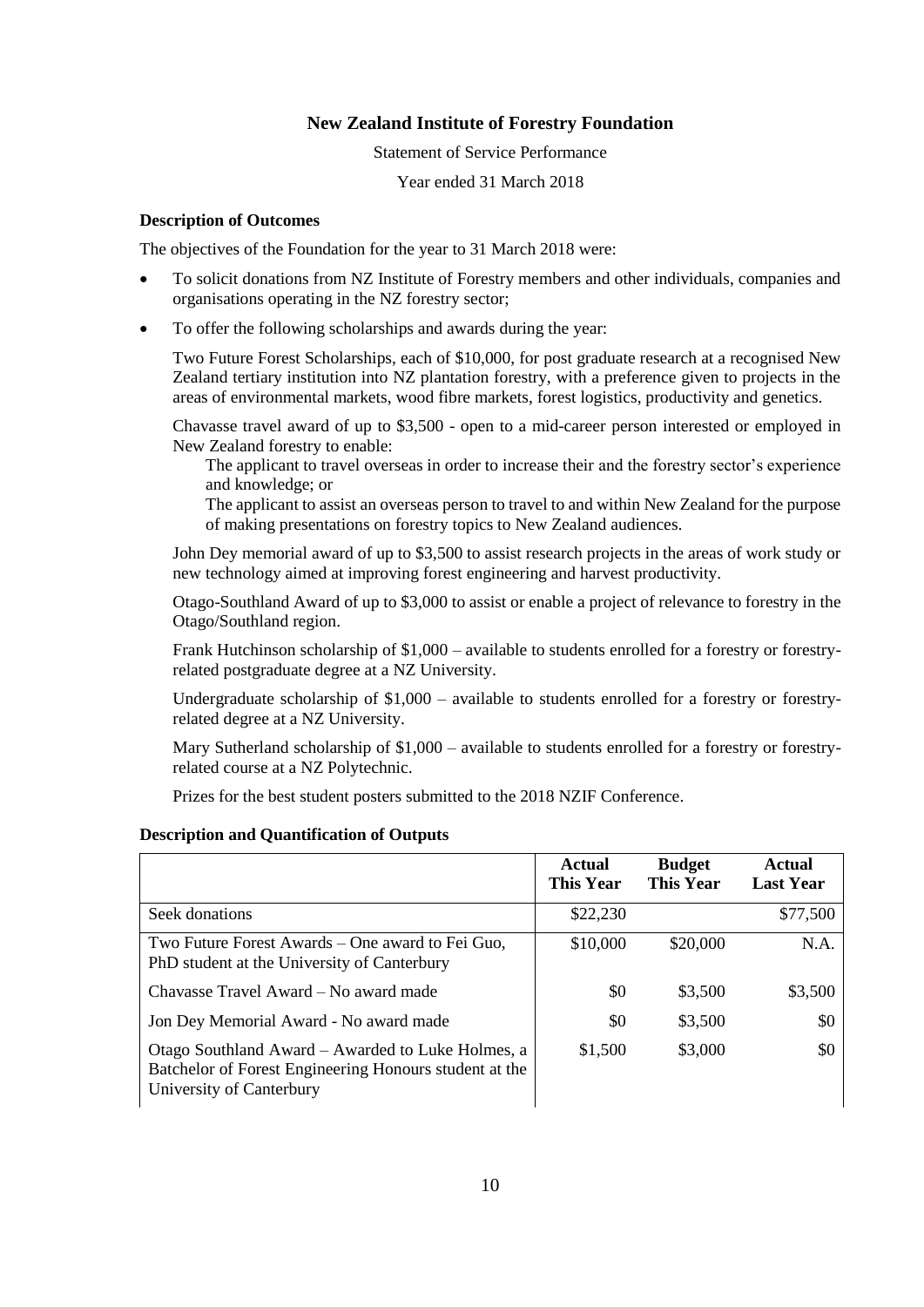| Frank Hutchinson Award – awarded to Michael Pay, a<br>M.For.Sc. student at the University of Canterbury                                                                                                                                                                                                                                            | \$1,000 | \$1,000 | \$1,000   |
|----------------------------------------------------------------------------------------------------------------------------------------------------------------------------------------------------------------------------------------------------------------------------------------------------------------------------------------------------|---------|---------|-----------|
| University Undergraduate Scholarship - Awarded to<br>Morgan Scragg a B.For.Sc. student at the University of<br>Canterbury.                                                                                                                                                                                                                         | \$1,000 | \$1,000 | \$1,000   |
| Mary Sutherland Award – Awarded to Pauline Edge, a<br>Dip.For.Management student at Toi Ohomai Institute<br>of Technology                                                                                                                                                                                                                          | \$1,000 | \$1,000 | <b>SO</b> |
| <b>Poster Prizes</b><br>William Hollis, a Dip. For. Management student at<br>Toi Ohomai Institute of Technology, received first<br>prize of \$800<br>Okey Francis Obi, a PhD student at the University<br>of Canterbury won second prize of \$500<br>Michael Pay, a M.For.Sc. student at the University<br>of Canterbury, won third prize of \$200 | \$1,500 | \$1,500 | \$1,500   |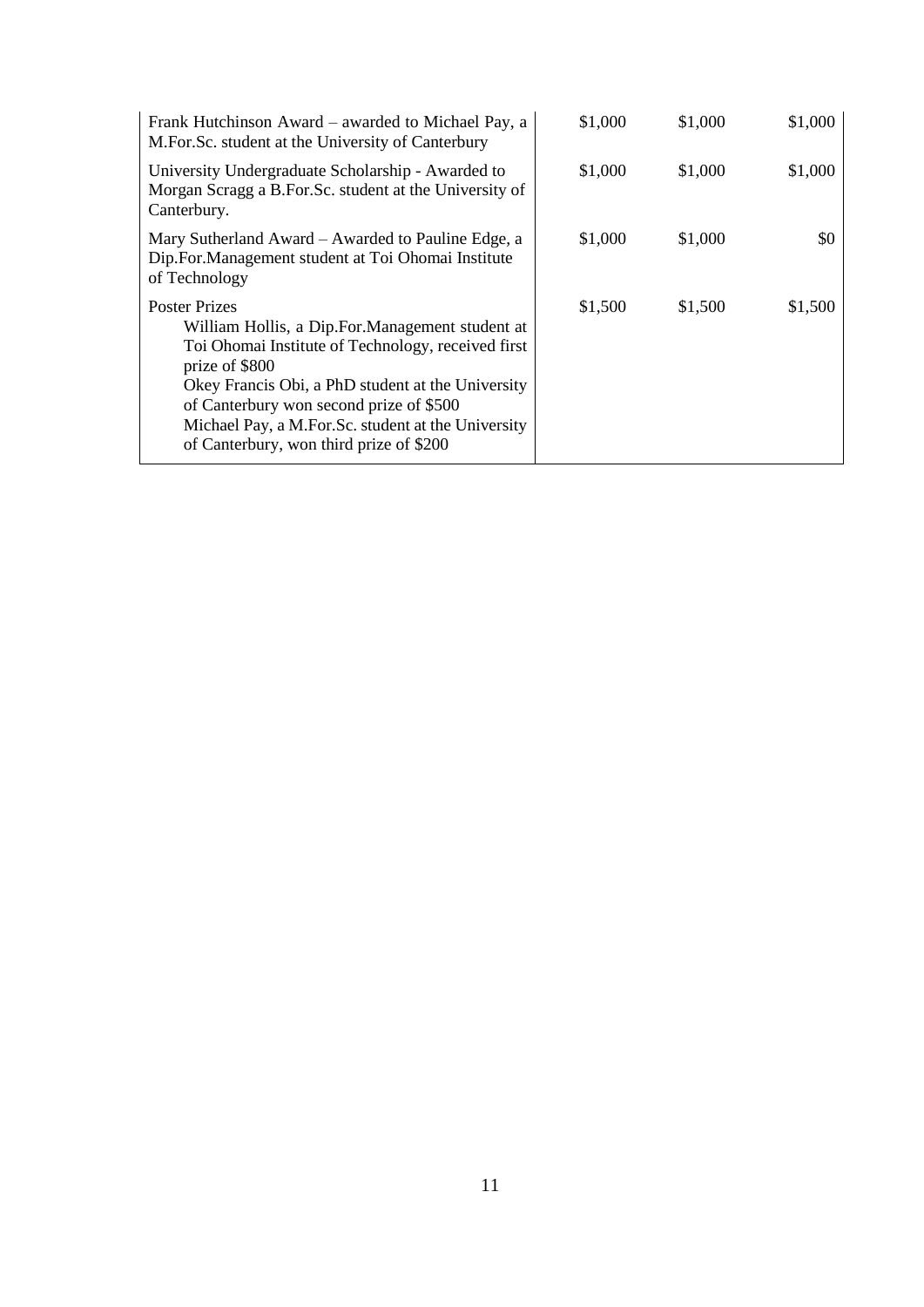Statement of Financial Performance

Year ended 31 March 2018

|                                 | <b>Notes</b> | 2018   | 2017   |
|---------------------------------|--------------|--------|--------|
| Revenue                         |              |        |        |
| Donations                       | 1            | 22,230 | 77,550 |
| Interest                        | 1            | 7,330  | 5,442  |
| <b>Total Revenue</b>            |              | 29,560 | 82,992 |
|                                 |              |        |        |
| <b>Expenses</b>                 |              |        |        |
| Awards                          | 2            | 16,000 | 7,000  |
| Administration                  | 2            | 91     | 91     |
| <b>Total Expenses</b>           |              | 16,091 | 7,091  |
|                                 |              |        |        |
| Surplus /(Deficit) for the Year |              | 13,469 | 75,901 |

## **New Zealand Institute of Forestry Foundation**

#### Statement of Financial Position

Year ended 31 March 2018

|                                          | <b>Notes</b> | 2018    | 2017    |
|------------------------------------------|--------------|---------|---------|
| <b>Current Assets</b>                    |              |         |         |
| <b>Bank accounts</b>                     | 3            | 29,426  | 12,607  |
| <b>Term Deposit</b>                      | 3            | 204,450 | 208,820 |
| <b>Accrued interest</b>                  | 3            | 4,356   | 3,336   |
| <b>Total Current Assets</b>              |              | 238,232 | 224,762 |
| <b>Non-current Assets</b>                |              | 0       | 0       |
| <b>Current Liabilities</b>               |              | 0       | 0       |
| <b>Non-current Liabilities</b>           |              | 0       | 0       |
| <b>Net Assets</b>                        |              | 238,232 | 224,762 |
| <b>Accumulated Funds</b>                 |              |         |         |
| Capital contributed by owners or members |              | 0       | 0       |
| Accumulated surpluses/(deficits)         | 5            | 238,232 | 224,762 |
| Reserves                                 |              | 0       | 0       |
| <b>Total Accumulated Funds</b>           | 5            | 238,232 | 224,762 |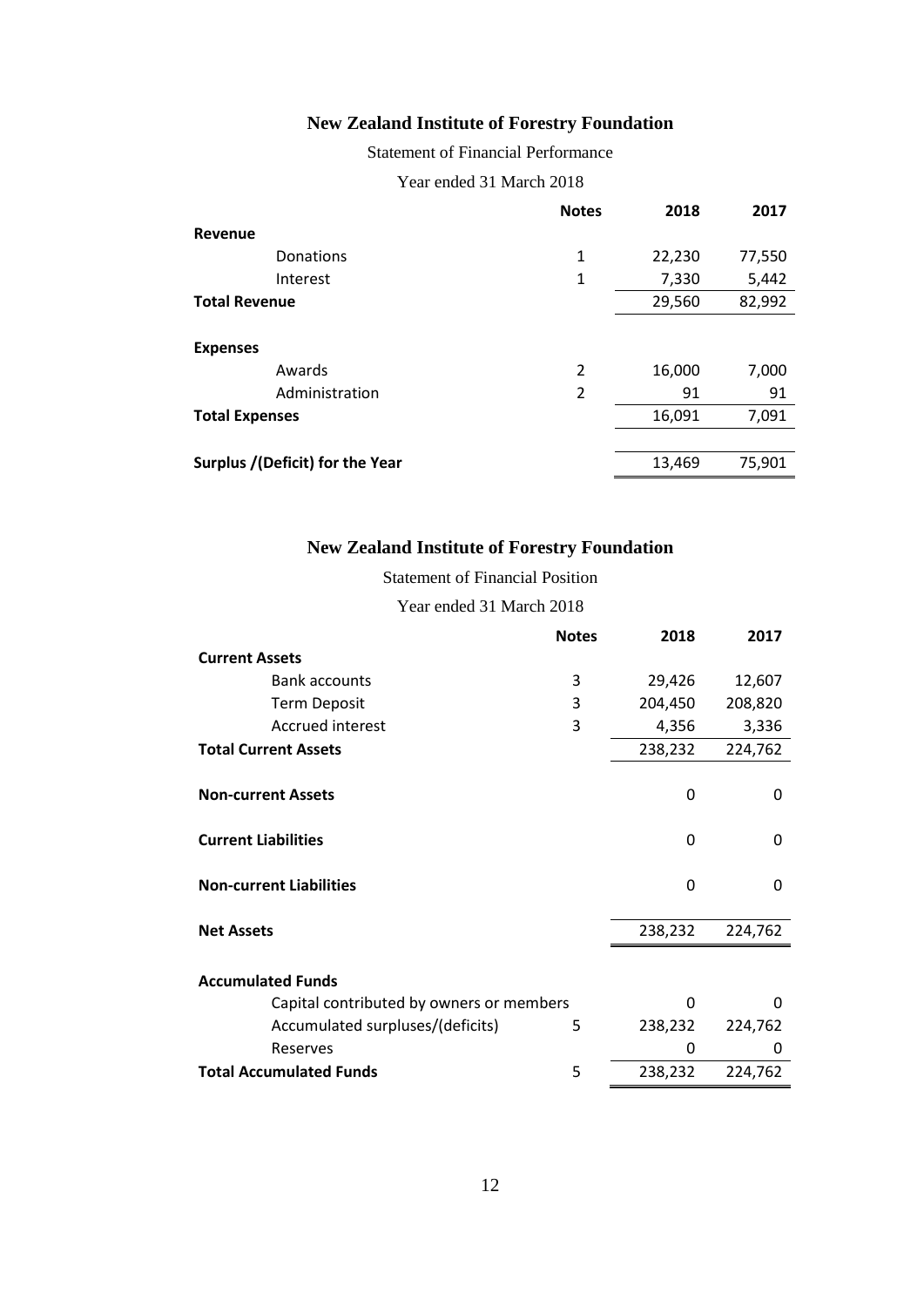## Statement of Cash Flows

Year ended 31 March 2018

|                                                           | <b>Notes</b>   | 2018   | 2017      |
|-----------------------------------------------------------|----------------|--------|-----------|
| <b>Cash Flows from Operating Activities</b>               |                |        |           |
| Cash was received from:                                   |                |        |           |
| Donations, fundraising and similar receipts               | $\mathbf{1}$   | 22,230 | 77,550    |
| Interest, dividends & other investment                    |                | 6,311  | 5,276     |
| receipts                                                  |                |        |           |
| Cash was applied to:                                      |                |        |           |
| Payments to suppliers                                     | 2              | 91     | 91        |
| Donations and grants paid                                 | $\overline{2}$ | 16,000 | 7,000     |
| <b>Net Cash Flows from Operating Activities</b>           |                | 12,450 | 75,735    |
| <b>Cash flows from Investing and Financing Activities</b> |                |        |           |
| Cash was received from                                    |                |        |           |
| Withdrawal from investments                               |                | 10,666 |           |
| Cash was applied to                                       |                |        |           |
| Payments to purchase investments                          |                | 6,296  | 75,250    |
| Net Cash flows from Investing & Financing Activities      |                | 4,369  | (75, 250) |
| Net Increase/(Decrease) in Cash                           |                | 16,819 | 485       |
| <b>Opening Cash</b>                                       |                | 12,607 | 12,122    |
| <b>Closing Cash</b>                                       | 3              | 29,426 | 12,607    |
| This is represented by:                                   |                |        |           |
| <b>Bank Accounts &amp; Cash</b>                           | 3              | 29,426 | 12,607    |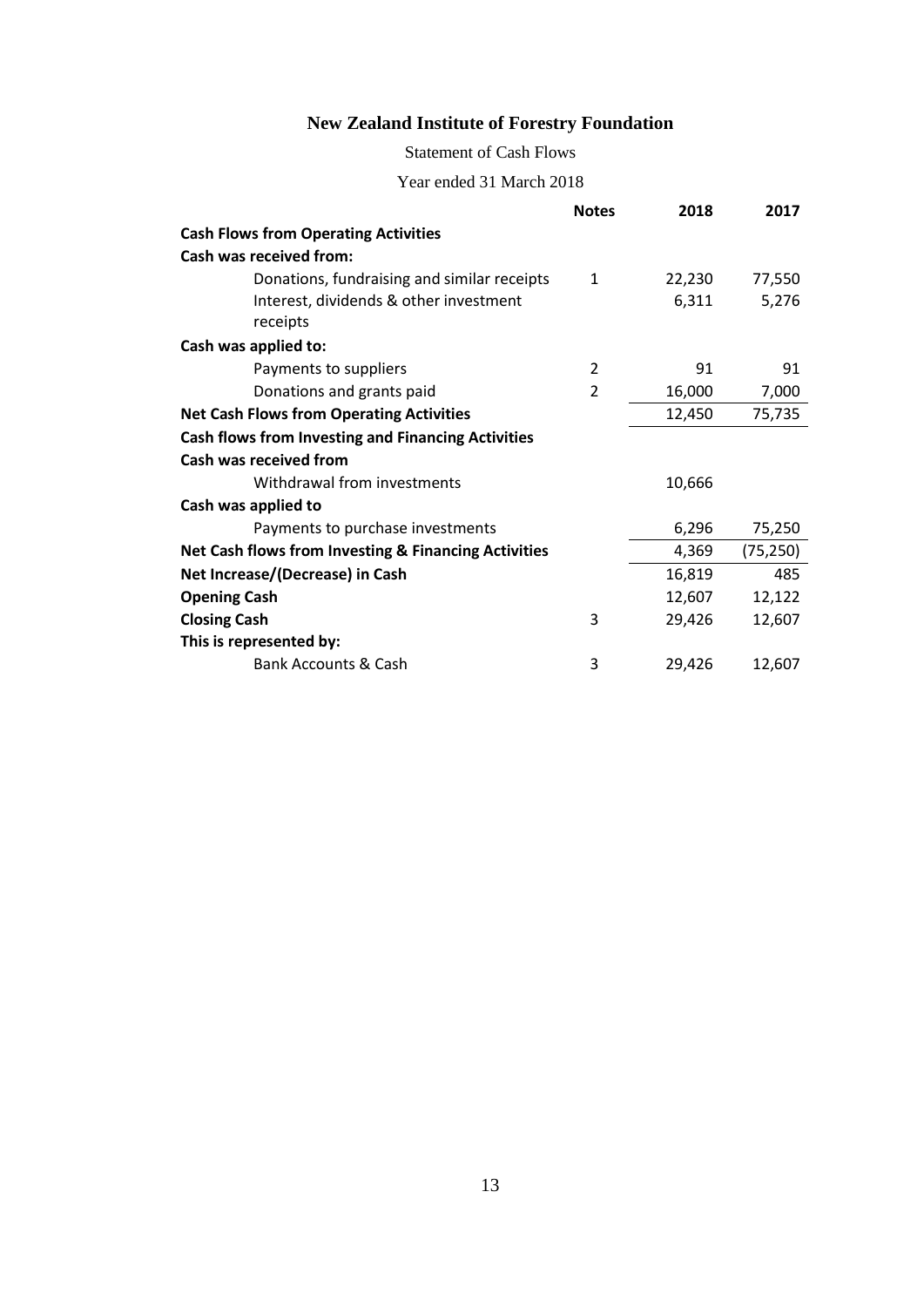Statement of Accounting Policies

Year ended 31 March 2018

#### **Basis of Preparation**

New Zealand Institute of Forestry Foundation has elected to apply PBE SFR-A (NFP) Public Benefit Entity Simple Format Reporting - Accrual (Not-For-Profit) on the basis that it does not have public accountability and has total annual expenses of equal to or less than \$2,000,000. All transactions in the Performance Report are reported using the accrual basis of accounting. The Performance Report is prepared under the assumption that the entity will continue to operate in the foreseeable future.

#### **Goods and Services Tax (GST)**

New Zealand Institute of Forestry Foundation is not registered for GST. Therefore amounts recorded in the Performance Report are inclusive of GST (if any).

#### **Income Tax**

New Zealand Institute of Forestry Foundation is wholly exempt from New Zealand income tax having fully complied with all statutory conditions for these exemptions.

#### **Bank Accounts and Cash**

Bank accounts and cash in the Statement of Cash Flows comprise cash balances and bank balances (including short term deposits) with original maturities of 90 days or less.

#### **Tier 2 PBE Accounting Standards Applied**

None applied.

#### **Changes in Accounting Policies**

There have been no changes in accounting policies during the financial year (last year – nil).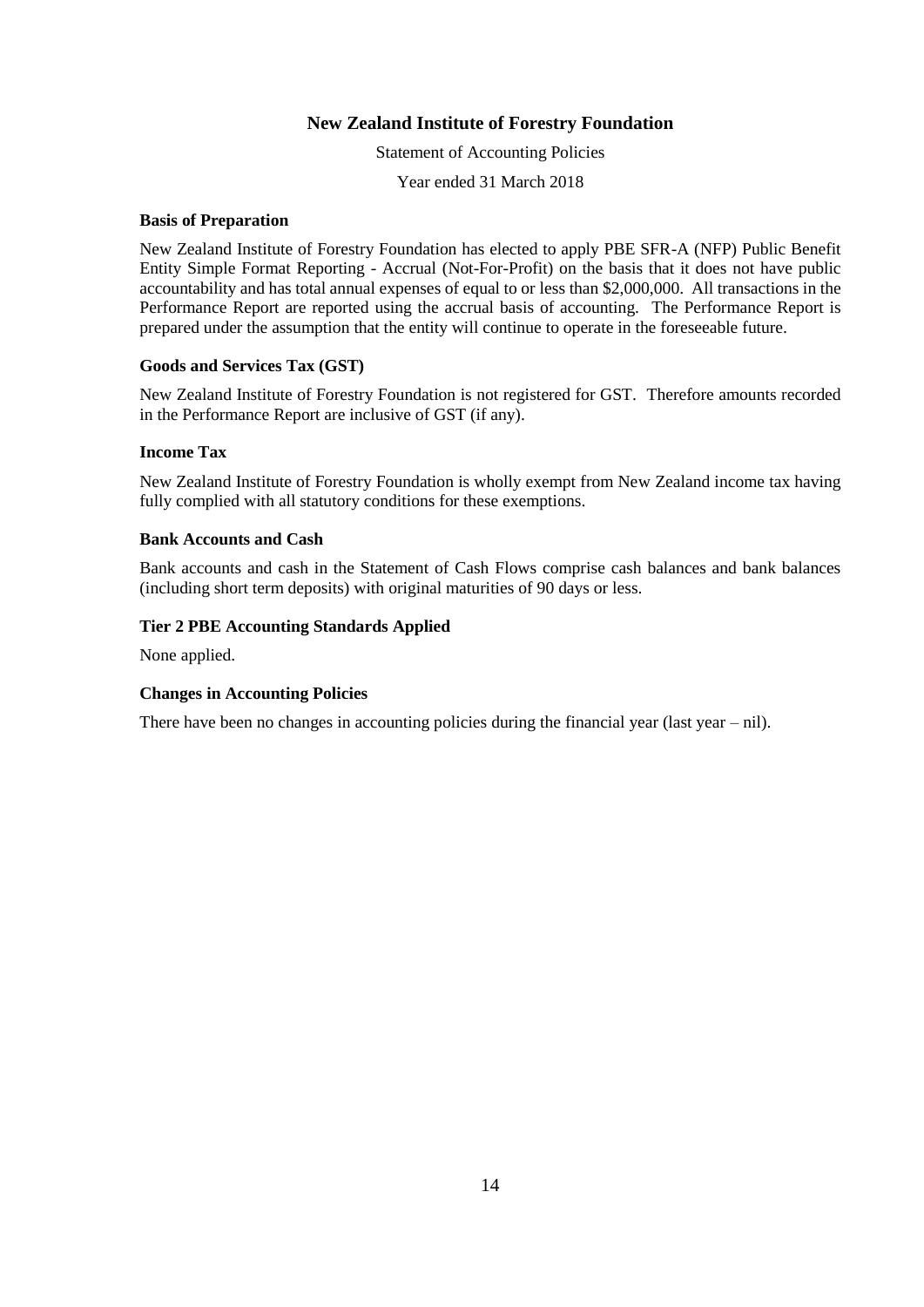Notes to the Performance Report

Year ended 31 March 2018

#### **Note 1 : Analysis of Revenue**

| <b>Revenue Item</b> |                                                  |                 | 2018   | 2017   |
|---------------------|--------------------------------------------------|-----------------|--------|--------|
|                     | Donations and other similar revenue              |                 |        |        |
|                     | <b>General donations</b>                         |                 | 12,230 | 6,500  |
|                     | Donations to Dey Award                           |                 | 0      | 1,050  |
|                     | Donations to Future Forests Award                |                 | ŋ      | 70,000 |
|                     | Donations to Invercargill City Forests Award     |                 | 5,000  |        |
|                     | Donations to Redwood Scholarship                 |                 | 5,000  |        |
|                     |                                                  | <b>Subtotal</b> | 22,230 | 77,550 |
|                     | Interest, dividends and other investment revenue |                 |        |        |
|                     | Interest on bank account                         |                 | 15     | 26     |
|                     | Interest on term deposit                         |                 | 7,316  | 5,416  |
|                     |                                                  | <b>Subtotal</b> | 7,330  | 5,442  |
| Total               |                                                  |                 | 29,560 | 82,992 |
|                     |                                                  |                 |        |        |

## **Note 2 : Analysis of Expenses**

| <b>Expense Item</b>                          |                 | 2018   | 2017  |
|----------------------------------------------|-----------------|--------|-------|
| Costs related to providing goods or services |                 |        |       |
| <b>Bank related fees</b>                     |                 | 40     | 40    |
| Administration and overhead costs            |                 | 51     | 51    |
|                                              | <b>Subtotal</b> | 91     | 91    |
| Grants and donations made                    |                 |        |       |
| <b>Future Forests Scholarship</b>            |                 | 10,000 |       |
| Otago-Southland Award                        |                 | 1,500  |       |
| Mary Sutherland Scholarship                  |                 | 1,000  | 0     |
| University undergraduate scholarship         |                 | 1,000  | 1,000 |
| Frank Hutchinson scholarship                 |                 | 1,000  | 1,000 |
| <b>Chavasse Travel Award</b>                 |                 | 0      | 3,500 |
| <b>Student Poster Prize</b>                  |                 | 1,500  | 1,500 |
|                                              | <b>Subtotal</b> | 16,000 | 7,000 |
| <b>Total Expenses</b>                        |                 | 16,091 | 7,091 |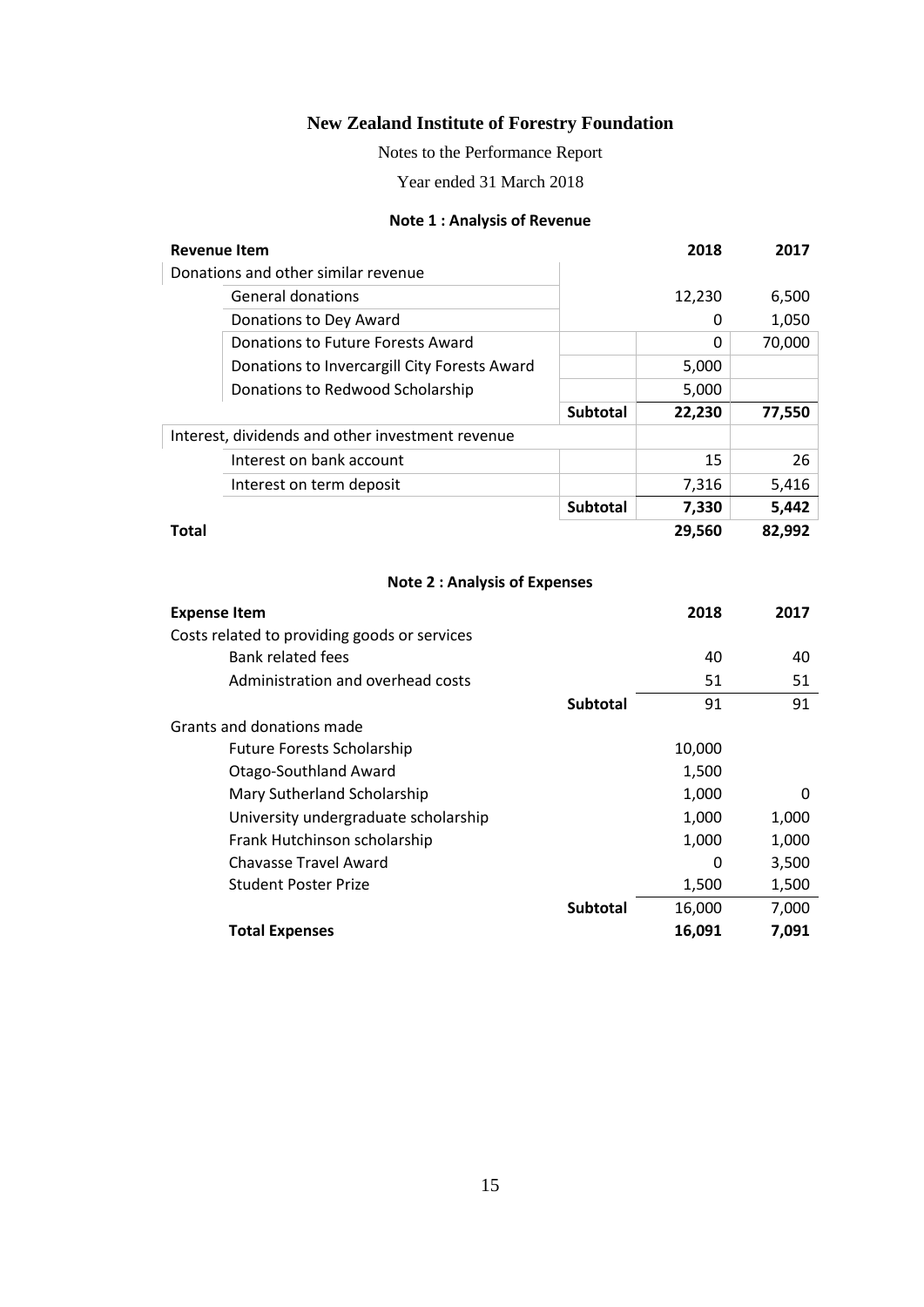## **Note 3 : Analysis of Assets and Liabilities**

| <b>Asset Item</b>                          |                 | 2018    | 2017    |
|--------------------------------------------|-----------------|---------|---------|
| Bank accounts and cash                     |                 |         |         |
| Cheque account balance                     |                 | 29,426  | 12,607  |
|                                            | <b>Subtotal</b> | 29,426  | 12,607  |
| Other current assets                       |                 |         |         |
| Short term deposits                        |                 | 204,450 | 208,820 |
| Accrued interest                           |                 | 4,356   | 3,336   |
|                                            | <b>Subtotal</b> | 208,806 | 212,155 |
| <b>Total Assets</b>                        |                 | 238,232 | 224,762 |
| <b>Liability Item</b>                      |                 |         |         |
| <b>Total Liabilities</b>                   |                 | 0       | 0       |
| <b>Total Assets less Total Liabilities</b> |                 | 238,232 | 224,762 |

### **Note 4 : Property, Plant and Equipment**

The Foundation does not own any property, plant or equipment.

#### **Note 5 : Accumulated Funds**

| 2018                                     |                                             |                 |              |  |
|------------------------------------------|---------------------------------------------|-----------------|--------------|--|
| <b>Description</b>                       | Accumulated<br><b>Surpluses or Deficits</b> | <b>Reserves</b> | <b>Total</b> |  |
| <b>Opening Balance</b>                   | 224,762                                     | 0               | 224,762      |  |
| Capital contributed by owners or members |                                             |                 | $\mathbf{0}$ |  |
| Capital returned to owners or members    |                                             |                 | 0            |  |
| Surplus/(Deficit)                        | 13,469                                      |                 | 13,469       |  |
| Distributions paid to owners or members  |                                             |                 | $\mathbf{0}$ |  |
| <b>Transfer to Reserves</b>              |                                             |                 | 0            |  |
| <b>Transfer from Reserves</b>            |                                             |                 | 0            |  |
| <b>Closing Balance</b>                   | 238,232                                     | 0               | 238,232      |  |

**2017**

| <b>Opening Balance</b>                   | 0 | 148,861 | 0 | 148,861  |
|------------------------------------------|---|---------|---|----------|
| Capital contributed by owners or members |   |         |   | 0        |
| Capital returned to owners or members    |   |         |   | 0        |
| Surplus/(Deficit)                        |   | 75,901  |   | 75,901   |
| Distributions paid to owners or members  |   |         |   | 0        |
| <b>Transfer to Reserves</b>              |   |         |   | $\Omega$ |
| <b>Transfer from Reserves</b>            |   |         |   | 0        |
| <b>Closing Balance</b>                   |   | 224,762 | 0 | 224.762  |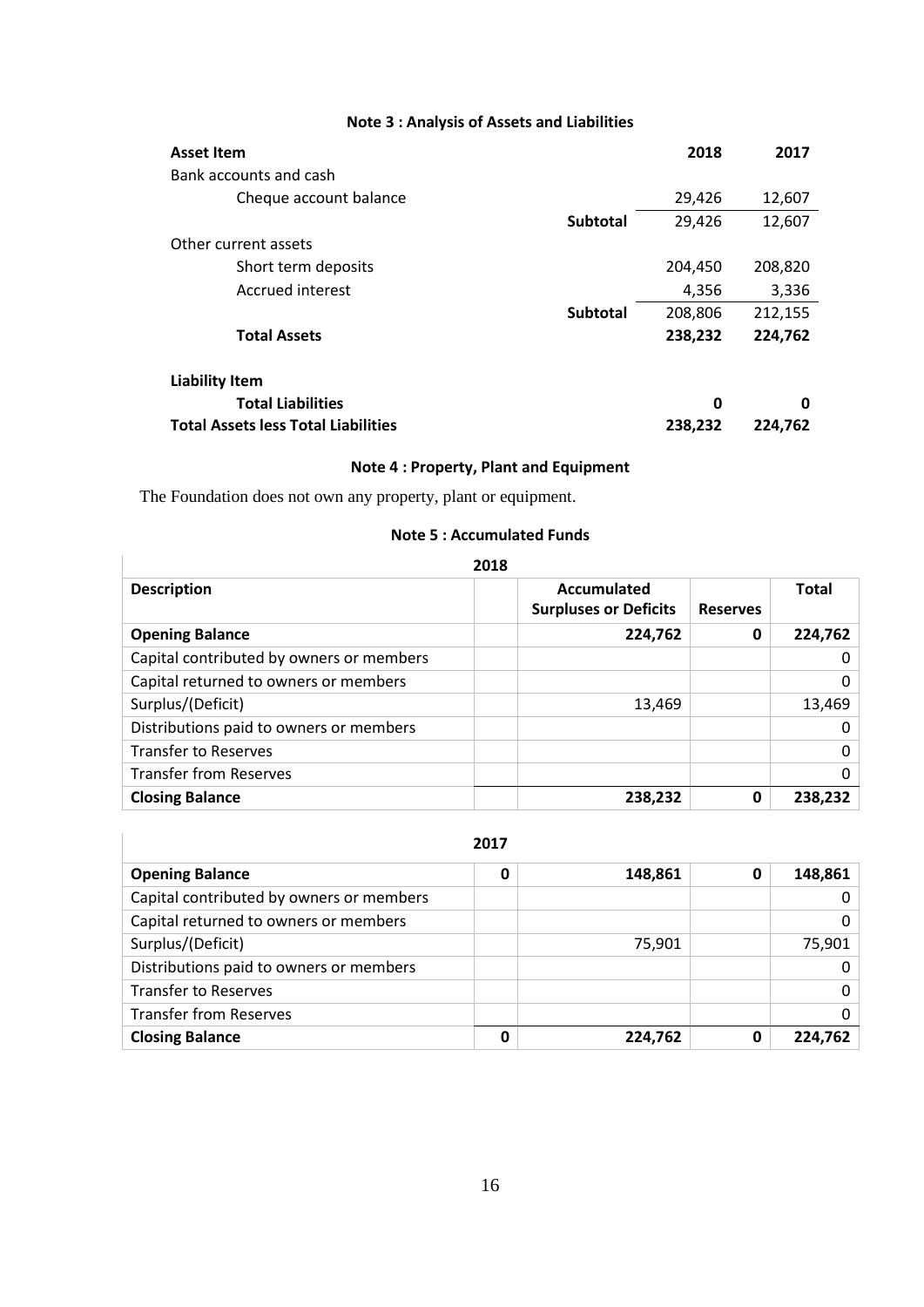#### **Note 6 : Commitments and Contingencies**

#### **Commitments**

There are no commitments as at balance date (Last Year - nil).

#### **Contingent Liabilities and Guarantees**

There are no contingent liabilities or guarantees as at balance date (Last Year - nil).

#### **Note 7: Other**

#### **Significant Grants and Donations with Conditions which have not been Recorded as a Liability**

The Otago-Southland Award was created in 2013/14 from funds arising from the members of the Otago Southland section of NZIF. Awards can be made to assist or enable a project of relevance to forestry in the Otago Southland Region. The award will continue until the fund is exhausted.

The Jon Dey Memorial Award was established in 2015/16 from funds donated by colleagues and friends of the late Jon Dey to assist research projects in the areas of work study or new technology aimed at improving forest engineering and harvest technology. The award will continue until the fund is exhausted.

The Future Forest Scholarship was established in 2016/17 from funds donated by the Australia and New Zealand Forest Fund 2 for research at any recognised NZ tertiary institution into NZ plantation forestry with a preference given to projects in the areas of environmental markets, wood fibre markets, forest logistics, productivity and genetics. The award will continue until the fund is exhausted.

The Invercargill City Forests award was established in 2017/18 from funds donated by Invercargill City Forests to assist Invercargill Residents in studies, research or travel in an area which benefits forestry. The award will continue until the fund is exhausted.

The NZ Redwood Company scholarship was established in 2017/18 to make a scholarship available to students at the University of Canterbury, enrolled for a Bachelor of Forestry Science. The award will continue until the fund is exhausted.

|                                  | 2018                               |                  |                              |                                      |
|----------------------------------|------------------------------------|------------------|------------------------------|--------------------------------------|
| <b>Description</b>               | <b>Balance at</b><br>start of year | <b>Additions</b> | <b>Expensed</b><br>this year | <b>Balance at</b><br><b>Year End</b> |
| <b>Otago Southland Award</b>     | 9,700                              | 0                | 1,500                        | 8,200                                |
| Jon Dey Memorial Award           | 7,000                              | 0                | 0                            | 7,000                                |
| <b>Future Forest Scholarship</b> | 70,000                             | 0                | 10,000                       | 60,000                               |
| Invercargill City Forests Award  | 0                                  | 5,000            | 0                            | 5,000                                |
| NZ Redwood Co Scholarship        | 0                                  | 5,000            | 0                            | 5,000                                |
| <b>Totals</b>                    | 86,700                             | 10,000           | 11,500                       | 85,200                               |

|                                  | 2017                               |                  |                              |                                      |
|----------------------------------|------------------------------------|------------------|------------------------------|--------------------------------------|
| <b>Description</b>               | <b>Balance at</b><br>start of year | <b>Additions</b> | <b>Expensed</b><br>this year | <b>Balance at</b><br><b>Year End</b> |
| <b>Otago Southland Award</b>     | 9,700                              | 0                | 0                            | 9,700                                |
| Jon Dey Award                    | 5,950                              | 1,050            | 0                            | 7,000                                |
| <b>Future Forest Scholarship</b> | 0                                  | 70.000           | 0                            | 70,000                               |
| <b>Totals</b>                    | 15,650                             | 71.050           | 0                            | 86,700                               |